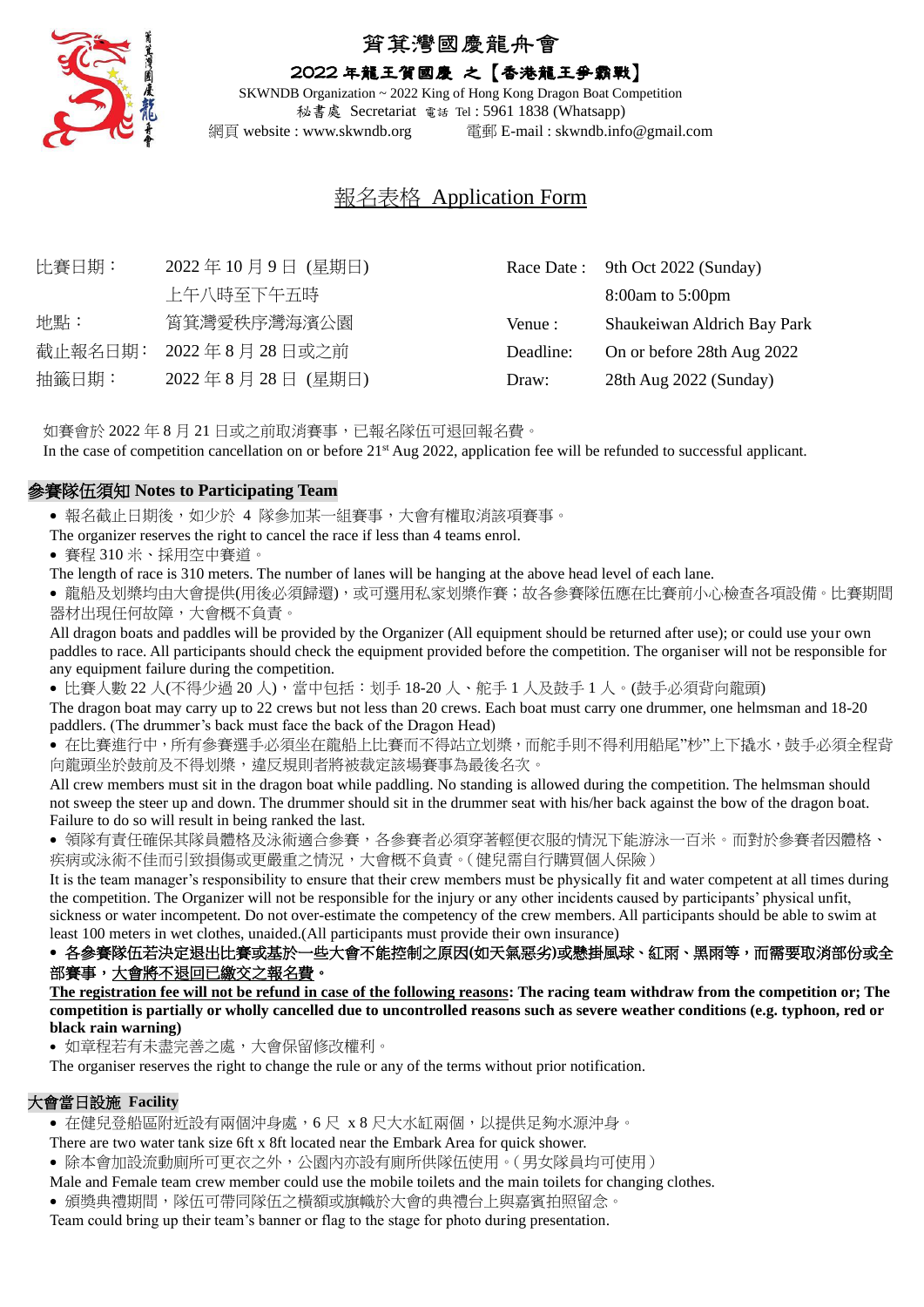

## 筲箕灣國慶龍舟會

## 2022 年龍王賀國慶 之【香港龍王爭霸戰】

SKWNDB Organization ~ 2022 King of Hong Kong Dragon Boat Competition 秘書處 Secretariat 電話 Tel : 5961 1838 (Whatsapp)

網頁 website : www.skwndb.org 電郵 E-mail : skwndb.info@gmail.com

## 賽事安排 **Races arrangement**

- ●本年度【香港龍王爭霸戰】只設本地龍舟隊伍作賽。
- The competition this year will open to local teams ONLY.
- 本年度所有組別均使用計分制 This year the organizer introduced Scoring System.
- 完成全部 3 個回合後,每隊以得分總和計算組別名次。如總成績出現同分情況,將以抽籤決定最後排名及晉級安排。Ranking of each team will be determined by sum total of all the scores obtained during the 3 rounds of race. In case there are more than one team scoring same marks, final ranking and advancement to the next round will be determined by draw lots.
- 每隊均可獲得『黃金鑄造』金獎盃一座、紀念場刊 及 賽程表。
- Each team will obtain 1 trophy, programmes, schedule of this competition.
- 每組鑽石盃冠軍之隊伍可進入【香港龍王盃】,凡進入此項賽事之隊伍,均可獲得以下獎項(香港會計師公會盃賽除外):
- Award "The King of World" Cup Championship **(Not include HKICPA)**:
- 第一名 :香港龍王牌匾一幅。第二、三、四、五名每隊分別得到獎盃一座

Champion: "King of Dragon" Plaque x1. Runner-up,  $3<sup>rd</sup>$  place,  $4<sup>th</sup>$  place and  $5<sup>th</sup>$  place: obtain 1 trophy

## 報名方法 **Application Method**

- 請將填妥之報名表格,連同劃線支票抬頭為「*筲箕灣國慶龍舟會*」寄交本會
- 或可將報名費直接存入 「 中**國銀行戶口 012-882-000-49822** 」 , 其後將收據連同報名表寄往「香港譚公廟道及東喜道交界
- STT EHX-523」、Whatsapp 圖像至 +852 5961 1838 或電郵 skwndb.info@gmail.com 致本會秘書處收。

Please complete the entry form and return it to our office by post to <sup>F</sup>STT EHX-523 Function of Tam Kung Temple Road and Tung Hei Road,Hong Kong Bend about the image to +852 5961 1838 by Whatsapp or e-mail to : skwndb.info@gmail.com with a crossed cheque which should be made payable to "**SKWNDB ORGANIZATION**" for the appropriate entry fee before the deadline, or you can pay it via bank transfer to "**BOC 012-882-000-49822**", send the bank receipt together with the application forms to our office.

• 名額有限,先到先得,額滿即止 (報名準則:以本會祕書處同一時間成功收取隊伍之報名表及報名費為準)

Entries are limited and applications will be accepted by a first-come-first-served basis due to overwhelming demand in recent years, therefore, you are advised to apply early to ensure your place.**(Subject to receive of entry form and entry fee of our office)**

# 參賽聲明 Liability Waiver

## \*必須填寫的資料\* **\*Must fill in mandatory fields**

領隊 Team Manager \_\_\_\_\_\_\_\_\_\_\_\_\_\_\_\_\_\_\_\_\_\_\_\_\_\_\_\_\_ 證明所有參與是次比賽之隊員均體格健全,適合參與龍舟比賽,是次比賽 之一切後果概由隊員自己負責。我等同意遵守主辦單位(筲箕灣國慶龍舟會)所訂的一切規則。 Hereby certify that the participants of our team who have entered into this race are physically fit. We understand that they are entering this race at their own risk. We hereby expressly agree to abide by all rules and conditions of the Organization (SKWNDB Organization).

本會謹此聲明,如因前赴或離開比賽場地,或由比賽而引致的傷亡或財物損失,主辦單位(筲箕灣國慶龍舟會)或任何與比賽有 直接或間接關係之人士或機構,均無須負任何責任。

To discharge the Organization (SKWNDB Organization) as well as any other individuals or organizations connected directly or indirectly with the race from any responsibility in the event of injury, death or loss of property incurred during, as a consequence of or while traveling to and from the race.